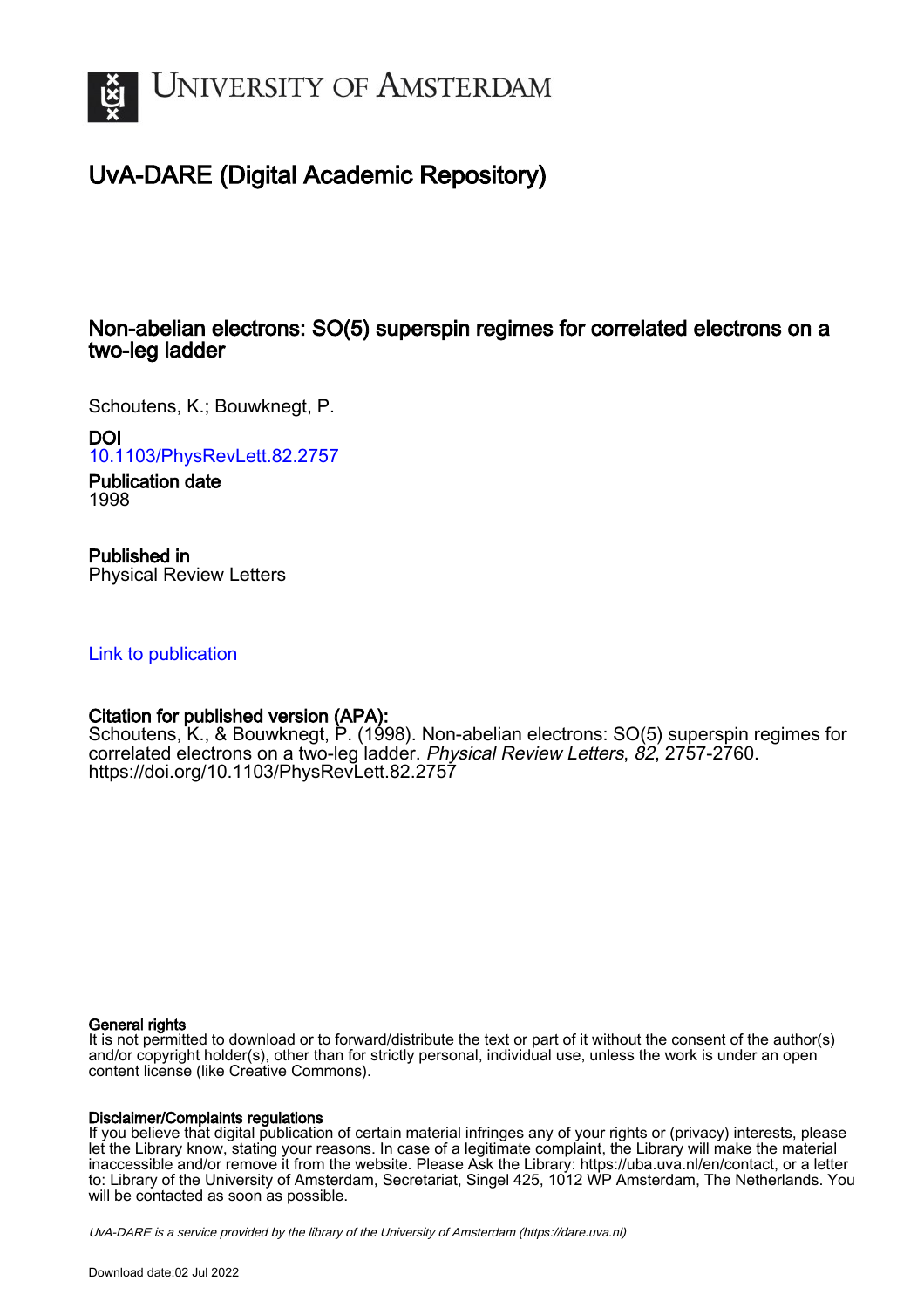#### **Non-Abelian Electrons: SO(5) Superspin Regimes for Correlated Electrons on a Two-Leg Ladder**

Peter Bouwknegt

*Department of Physics and Mathematical Physics, University of Adelaide, Adelaide, SA 5005, Australia*

Kareljan Schoutens

*Institute for Theoretical Physics, Valckenierstraat 65, 1018 XE Amsterdam, The Netherlands* (Received 20 May 1998)

We analyze critical and massive SO(5) superspin regimes for correlated electrons on a two-leg ladder. We identify fundamental low energy excitations, which carry the quantum numbers of a free electron and can be probed in (inverse) photoemission experiments. These excitations do not obey the usual Pauli principle but are governed by specific forms of the so-called non-Abelian exclusion statistics. [S0031-9007(99)08808-0]

PACS numbers: 71.10.Pm, 05.30. – d, 11.25.Hf

It is well known that the quantum statistics of particles in one or two spatial dimensions are not necessarily bosonic or fermionic. In two spatial dimensions all that is needed is a representation of the braid group, and this allows for various alternative possibilities. A particularly intriguing possibility is that of non-Abelian braiding statistics, in which case the braiding of particles is represented by nontrivial matrices acting on multicomponent wave functions. A prototype example is the quasihole excitations over the Pfaffian quantum Hall state [1].

In a recent paper [2], one of us investigated the exclusion statistics properties of the edge quasiholes over the Pfaffian quantum Hall state. A key quantity is the thermodynamic distribution function  $n_{\text{qh}}(\epsilon)$ , which describes the expected occupation of specific one-quasihole states and which generalizes the Fermi-Dirac distribution for fermions. The edge quasihole distribution, which was computed in [2], has the following characteristic features:

$$
n_{\rm qh}(\epsilon) \sim 8 \quad \text{for } \epsilon \ll \mu,
$$
  

$$
\sim \sqrt{2} e^{-\beta(\epsilon - \mu)} \quad \text{for } \epsilon \gg \mu,
$$
 (1)

with  $\beta = (k_B T)^{-1}$  and  $\mu$  the chemical potential. The with  $\beta = (k_B T)^{-1}$  and  $\mu$  the chemical potential. The nontrivial prefactor  $\sqrt{2}$  in the high-energy Boltzmann tail of the distribution  $n_{\text{qh}}(\epsilon)$  is a direct manifestation of the non-Abelian nature of the braiding statistics of the quasiholes over the Pfaffian quantum Hall state [2].

One may demonstrate that, in general, non-Abelian braiding statistics in a conformal field theory (CFT) lead to nontrivial prefactors in the Boltzmann tails of the corresponding thermodynamic distribution functions [2,3]. We therefore propose the term "non-Abelian exclusion statistics" for all forms of exclusion statistics that exhibit such nontrivial prefactors. In the theoretical literature, a number of examples, other than the Pfaffian, have been discussed [3,4].

In this Letter we focus on situations where excitations with the quantum numbers of free electrons obey specific forms of non-Abelian exclusion statistics. The concrete

setting for this is the so-called SO(5) superspin regime for correlated electrons on a two-leg ladder. The excitations, which we call "non-Abelian electrons," can be probed via (inverse) photoemission and, in principle, the non-Abelian nature of their exclusion statistics can be tested in experiments.

Before discussing the SO(5) ladder models and the associated non-Abelian electrons, we briefly discuss the exclusion statistics properties of the spinons and holons of free or weakly interacting electrons in one dimension. In a continuum description, free electrons in one dimension are described by a CFT, with the electron degrees of freedom represented by four real (Majorana) fermion fields

$$
(\psi_{(1,e)}, \psi_{(1,e)}, \psi_{(1,-e)}, \psi_{(1,-e)}).
$$
 (2)

These fields transform as a vector under the SO(4) symmetry. Through non-Abelian bosonization, the free fermion CFT is equivalent to an SO(4) Wess-Zumino-Witten theory with level  $k = 1$  [SO(4)<sub>1</sub> WZW].

As soon as (weak, repulsive) interactions are introduced in a one-dimensional electron theory, a separation of spin and charge sets in and the fundamental excitations are found to be spinons (carrying spin- $\frac{1}{2}$  and no charge) and holons (carrying charge  $\pm e$  and no spin). An explicit example is the  $U > 0$  Hubbard model, where one may use the exact Bethe ansatz solution to demonstrate the fundamental role of the spinon and holon excitations [5]. The free electron CFT may equally well be described in terms of spinons and holons, which we write as

$$
(\phi_{\uparrow}, \phi_{\downarrow}), \qquad (\phi_e, \phi_{-e}). \tag{3}
$$

Together, the spinon and holon fields form a spinor representation of the SO(4) symmetry. In Fig. 1 we show in an SO(4) weight diagram the quantum numbers of the electron, spinon, and holon fields.

This brings us to the statistics of the spinons and holons in a free-electron theory. That these statistics are unusual can be demonstrated by the following argument. We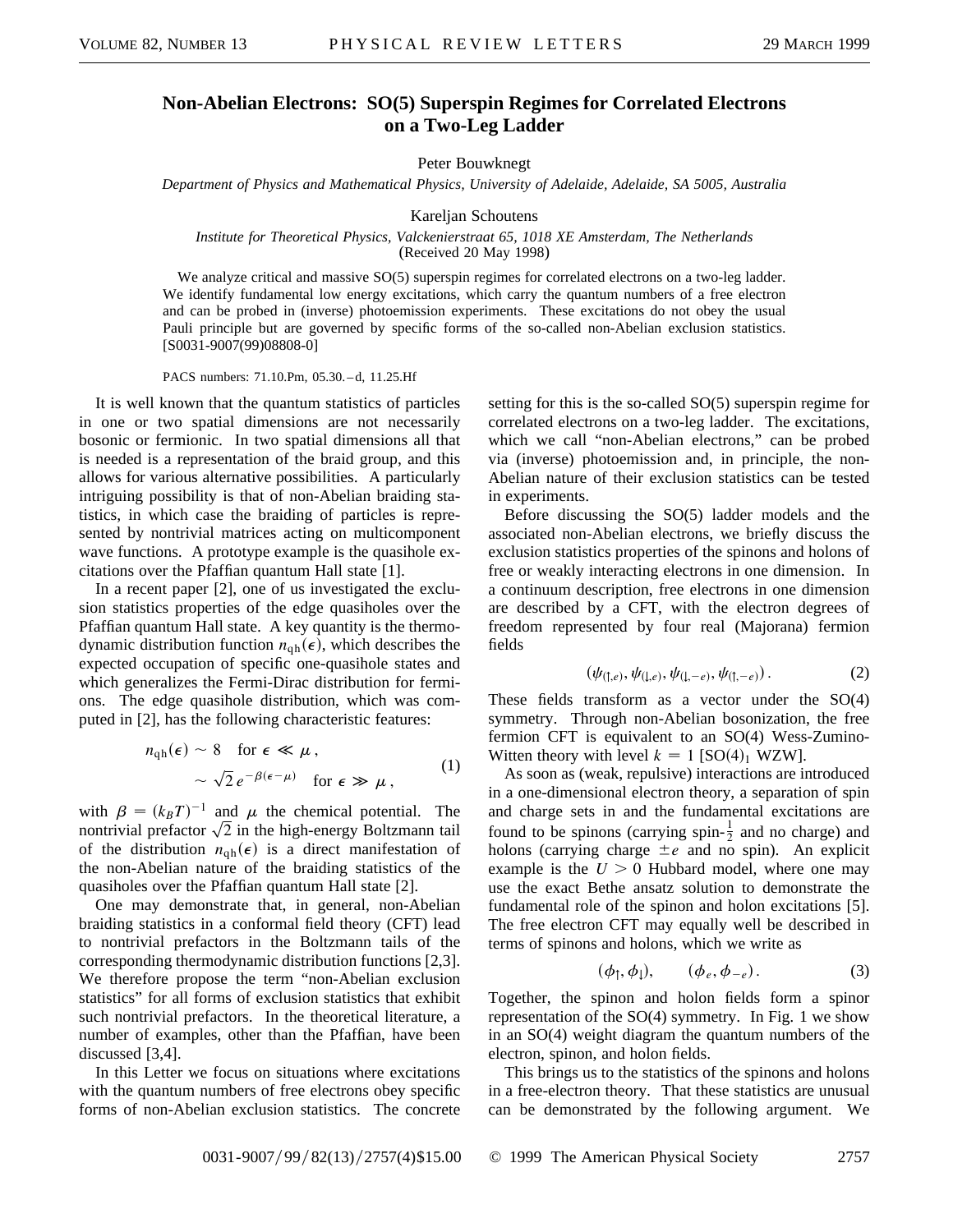

FIG. 1. SO(4) weight diagram, showing the quantum numbers of the vector (electron) representation  $\psi_{(\sigma,\pm e)}$  (open dots) and of the spinor (spinon and/or holon) representation  $(\phi_{\sigma}, \phi_{\pm e})$ (crosses).

consider the capacitance of the free-electron gas, i.e., the amount of charge  $\Delta Q$  pulled from the Fermi sea by an applied voltage *V*. In the electron picture, this response is generated by the four fermionic fields, Eq.(2), of charge  $\pm e$ . In the spinon and/or holon picture, the response is generated by the holons alone, i.e., by two fields of charge  $\pm e$ . Assuming fermionic statistics for the holons thus leads to a mismatch by a factor of 2 between the two approaches. As it turns out, the actual, fractional, statistics of the holons are such that the response to a voltage indeed exhibits an enhancement by a factor of 2 with respect to free fermions (see below).

The appropriate framework for discussing the statistics of spinons and holons is the notion of "fractional exclusion statistics," which was introduced by Haldane in [6] and elaborated on in [7]. The early applications of this new paradigm in many-body theory have hinged on the specifics of exactly solvable models of quantum mechanics with inverse square exchange. In an important step forward [8], it was demonstrated that a fractional statistics assignment can be done as soon as an effective CFT for low-energy behavior has been identified. The method introduced in [8] is based on recursion relations for truncated conformal spectra. In the meantime, a large number of examples of this "statistics from field theory" approach have been worked out [2–4,8,9].

To obtain the exclusion statistics of spinons and holons, we rely on our recent results, presented in [3], for

quasiparticle formulations of level-1 WZW models. For the case  $SO(4)_1$ , we obtained explicit results for the exclusion statistics of quasiparticles transforming in the spinor of SO(4), which consists of the spinon and holon fields combined. The result may be phrased in terms of a quantity  $\lambda(x_s^{\pm}, x_c^{\pm})$ , which is the approximate partition sum for a single one-particle level in the spectrum. This partition sum depends on the one-particle energy  $\epsilon$  and on chemical potentials  $\mu_s^{\pm}$ ,  $\mu_c^{\pm}$  for the various spinor components through the quantities  $x^{\pm}_{s,c} = e^{\beta(\mu^{\pm}_{s,c} - \epsilon)}$ . In [3] we showed that

$$
\lambda(x_s^{\pm}, x_c^{\pm}) = \tilde{\lambda}(x_s^+, x_s^-) \tilde{\lambda}(x_c^+, x_c^-), \tag{4}
$$

with the  $\tilde{\lambda}(x^+, x^-)$  related to the single-level partition sum  $\mu(x, z)$  for spinons in the SU(2)<sub>1</sub> WZW model [8],

$$
\tilde{\lambda}(xz, xz^{-1}) = \mu(x, z)
$$
  
= 1 + (z<sup>2</sup> + z<sup>-2</sup>) $\frac{x^2}{2}$   
+ (z + z<sup>-1</sup>) $\frac{x}{2}\sqrt{(z - z^{-1})^2x^2 + 4}$ . (5)

The parameter  $x$  is related to a chemical potential for spinons and *z* keeps track of their SU(2) quantum number *S<sup>z</sup>* . The factorization (4) is a direct consequence of the identity  $SO(4)_1 = SU(2)_1 \times SU(2)_1$  at the CFT level [10]. The exclusion statistics encoded in  $\mu(x, z)$  agree with Haldane's fractional exclusion statistics, with the statistics matrix given by

$$
G = \begin{pmatrix} 1/2 & 1/2 \\ 1/2 & 1/2 \end{pmatrix}.
$$

From Eqs. (4) and (5), the spinon and holon thermodynamics are easily derived. The thermal response follows from  $\mu(x, z = 1) = (1 + x)^2$ , leading to a CFT central charge  $c^{CFT} = 1$  for both spinons and holons. The response to a field follows from

$$
z \partial_z \log[\mu(x, z)] = \frac{2x(z - z^{-1})}{\sqrt{(z - z^{-1})^2 x^2 + 4}}.
$$
 (6)

The above-mentioned factor of 2 in the holon response to a voltage is established by comparing the integral expressions (with  $\mu_c^{\pm} = \pm eV$  and  $\rho$  the density of states)

$$
\Delta Q_{\text{fermion}}(\beta, V) = \rho e \int_0^\infty d\epsilon \, \frac{e^{-\beta(\epsilon - eV)} - e^{-\beta(\epsilon + eV)}}{(1 + e^{-\beta(\epsilon - eV)})(1 + e^{-\beta(\epsilon + eV)})} = \rho e^2 V,
$$
\n
$$
\Delta Q_{\text{holon}}(\beta, V) = \rho e \int_0^\infty d\epsilon \, \frac{2(e^{-\beta(\epsilon - eV)} - e^{-\beta(\epsilon + eV)})}{\sqrt{(e^{\beta eV} - e^{-\beta eV})^2 e^{-2\beta \epsilon} + 4}} = 2\rho e^2 V
$$
\n(7)

for a single charged fermion and a holon, respectively.

The low-temperature behavior of a one-dimensional electron gas (away from half filling) in the presence of weak repulsive interactions is described by the Luttinger liquid, which is parametrized by a single interaction parameter  $K_c$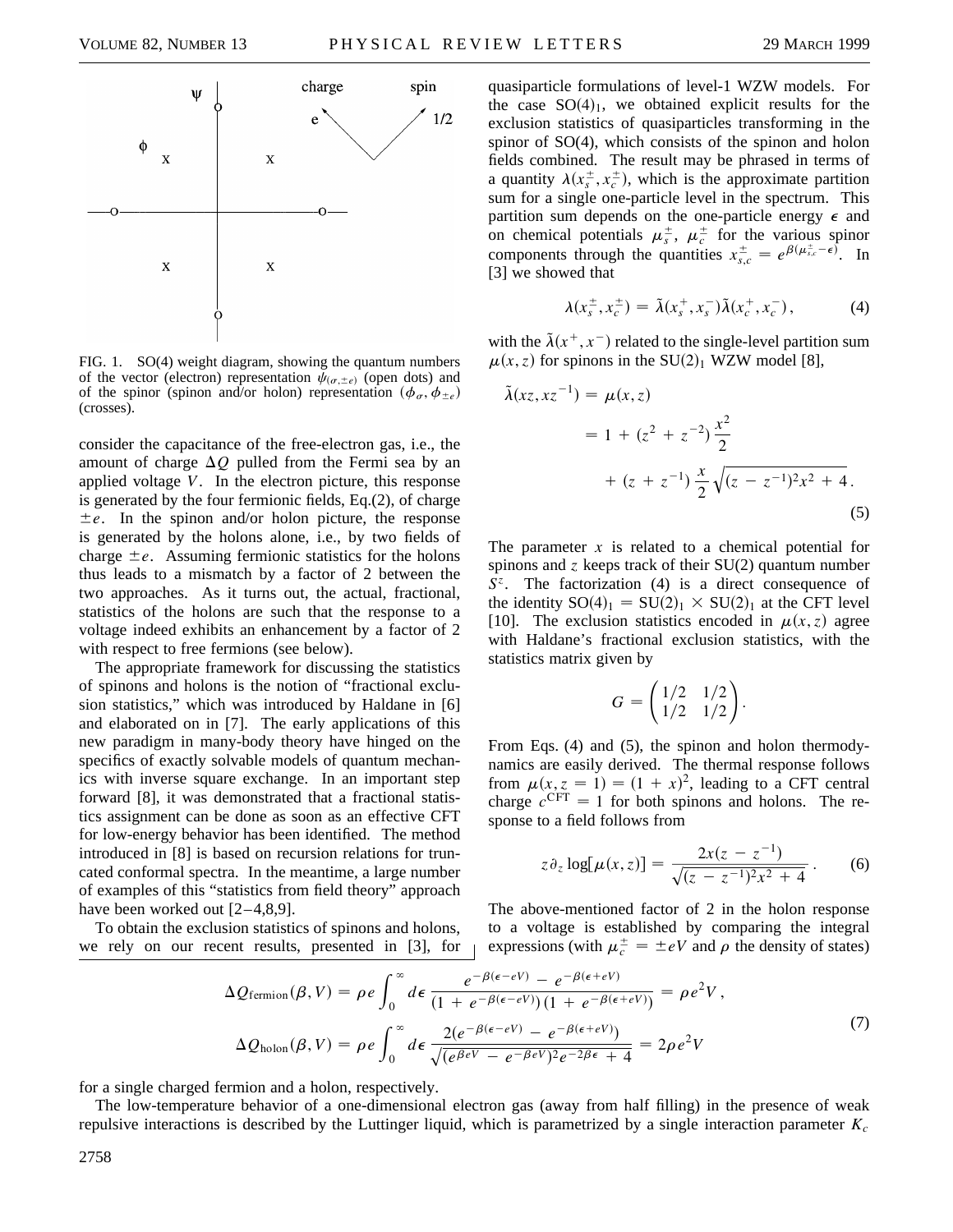and two velocities  $u_c$  and  $u_s$  for gapless excitations. The above discussion of the spinon and holon statistics is easily generalized to the general Luttinger liquid. The absence of a nontrivial parameter  $K_s$  makes it clear that the spinon statistics in a Luttinger liquid are identical to those in the free-electron theory, while a nontrivial value  $K_c \neq 1$  will lead to a modification of the holon statistics.

We now turn to a specific system of strongly correlated electrons, in which the fundamental degrees of freedom belong to the spinor representation of SO(5) and are radically different from the spinons and holons in the weakly interacting case. SO(5) symmetry has recently been proposed as a structure that unifies antiferromagnetic (AF) ordering and *d*-wave superconductivity (dSC). As such, it may be invoked in attempts to sort out the competition between AF and dSC ordering in the cuprate superconductors [11]. As a laboratory for studying the implications of SO(5) symmetry, Scalapino, Zhang, and Hanke (SZH) [12] have introduced a class of two-leg ladder models with exact SO(5) symmetry [13]. In their paper, SZH give a strong-coupling phase diagram for these models, as a function of the couplings *U*, *V* within a single rung. Among others, they identify a so-called SO(5) superspin phase (called  $E_1$ ), where the electron degrees of freedom on a single rung reduce to an SO(5) vector  $n_a(x)$ ,  $a = 1, \ldots, 5$ , composed of electron bilinears that represent the AF and dSC order parameters,

$$
n_a = \left(\frac{\Delta^{\dagger} + \Delta}{2}, N_x, N_y, N_z, \frac{\Delta^{\dagger} - \Delta}{2i}\right). \tag{8}
$$

In the superspin phase, interrung interactions lead to an effective SO(5) spin chain, with the fundamental "spins" in the vector representation of SO(5). This may be compared to an SO(3) spin chain with spins in the vector representation, which is an  $S = 1$  spin chain. On the basis of this analogy, one expects that generic interrung couplings in an SO(5) ladder lead to a "Haldane gap." A particular example of a gapped phase (the so-called Affleck-Kennedy-Lieb-Tasaki point) was studied in [12]. One also expects a single critical point, which avoids the Haldane gap, and which is analogous to the integrable  $S = 1$  chain. It will be represented by interrung interactions

$$
\sum_{j} \left[ \alpha_1 (L_j^{ab} L_{j+1}^{ab}) + \alpha_2 (L_j^{ab} L_{j+1}^{ab})^2 \right] \tag{9}
$$

with  $L^{ab}$  the ten generators of SO(5) and the ratio  $\alpha_2/\alpha_1$ tuned to a critical value. Deviations from the critical  $\alpha_2/\alpha_1$  will be relevant and will destroy the critical behavior.

These qualitative expectations are in agreement with the perturbative renormalization group analysis of [14], which has identified two SO(5)-invariant fixed points: a massless point, described by the  $SO(5)_1$  WZW theory and a massive point corresponding to the so-called SO(5) Gross-Neveu (GN) field theory.

In what follows, we shall first focus on the critical  $SO(5)<sub>1</sub>$  WZW theory, where we establish the existence of non-Abelian electrons and give full quantitative results

for their exclusion statistics. After that, we consider the massive SO(5) GN theory and argue that also in this massive phase non-Abelian electrons are present. We shall also explain how these excitations can be probed in photoemission-type experiments.

Through non-Abelian bosonization, the critical  $SO(5)_1$ WZW theory is equivalent to a theory of five free fermions  $\psi_a$ . These fermions carry the quantum numbers of the  $SO(5)$  vector  $n_a$ , Eq. (8), which was formed as a bilinear in the original electron operators on the ladder.

In close analogy to the spinon and/or holon formulation of the free electron CFT, we here propose a formulation of the  $SO(5)<sub>1</sub> WZW$  theory in terms of fundamental quasiparticles  $\phi$  that transform in the (four-dimensional) spinor representation of SO(5). Inspecting the quantum numbers for spin and charge, one finds (see Fig. 2) that the four spinor components carry the quantum numbers  $S^z = \pm \frac{1}{2}$ ,  $q = \pm e$  of a free electron:

$$
(\phi_{(1,e)}, \phi_{(1,e)}, \phi_{(1,-e)}, \phi_{(1,-e)}).
$$
 (10)

The exclusion statistics of spinor quasiparticles in the  $SO(5)<sub>1</sub>$  WZW theory have been obtained in our paper [3]. An important aspect of this analysis has been the fact that, group theoretically, a product of two SO(5) spinors contains both the vector representation and the singlet. This means that, for example, a state constructed from the vacuum by exciting two  $\phi$ -quanta can be either an SO(5) singlet (i.e., a neutral, spinless excitation) or an SO(5) vector carrying the quantum numbers of the SO(5) order parameter  $n_a$ . If we consider a 4- $\phi$  state and insist that it forms an SO(5) singlet, we have contributions from two distinct "fusion channels" depending on the nature of the intermediate state with the first two  $\phi$ -quanta in place. When building the full spectrum in terms of  $\phi$  quanta, one has to specify a fusion channel for each multi- $\phi$  state, and this gives a degeneracy factor of 2 for every two  $\phi$ quanta that are added. The geometric average of these



FIG. 2. SO(5) weight diagram, showing the quantum numbers of the vector (order parameter) representation  $n_a$  (open dots) and of the spinor representation  $\phi_{(\sigma,\pm e)}$  (crosses).